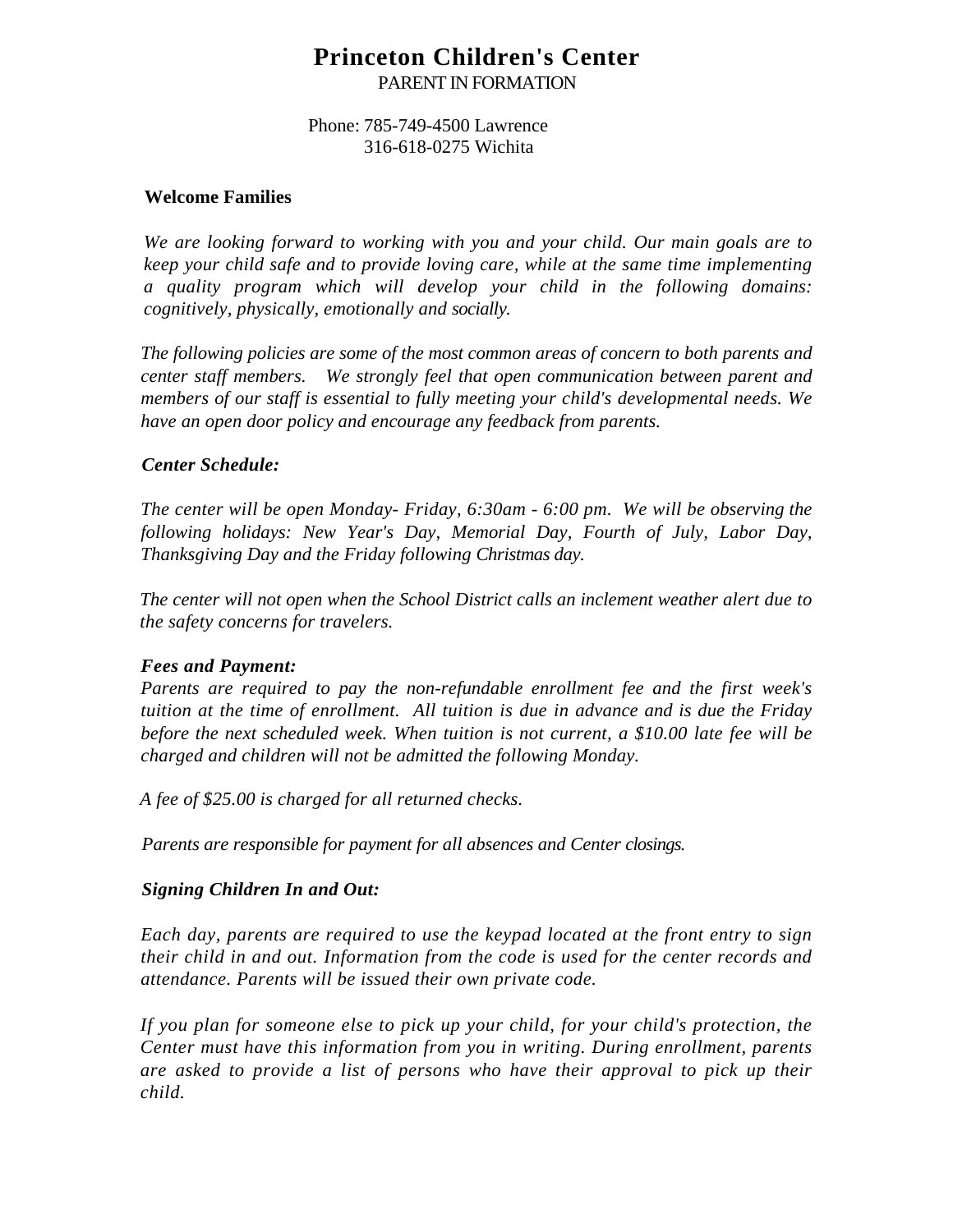*This authorizes the Center to release the child to the approved persons listed. These approved people will be requested to show a driver's license identification to the Teacher or Director before we may release the child.* 

# *Reporting Absences:*

*We require 2 week's notice for withdrawal of your child from the program.* 

*Please call the center as a courtesy to our staff to inform us of any time that your child is going to be absent, and when he or she is expected to return.* 

*Any parent that has not contacted the center, when the child is absent for more than five days, may be dropped from enrollment and the position made available to other clients.* 

## *Medications:*

*Prior to enrollment, every child must have on file, both a copy of their 'Child Health Examination Form' and immunizations records. Please notify us of any updated information or additional immunizations.* 

*If medication is required to be administered during the day, a Medication form must be filled out and signed by parent. Forms and medication must be handed to a teacher; not left in your child's bag. Staff members are not permitted to give any medication without this form completed.* 

*Medical forms are also required for Sunscreen, hand lotion and lip balm; these also must be handed to a staff member. Please inform the Director of any allergies your child has been diagnosed with.* 

## *Illnesses:*

*The Center strives to provide a healthy environment for all enrolled children, parents, staff and visitors. Children and staff (including Volunteers) must present a current medical report upon joining the center.* 

*Due to staffing limitation the Center is unable to care for a child who is ill or has a fever, and is therefore unable to participate in the daily program. When a child becomes ill while at the Center, the parents or person designated by parent will be contacted and requested to pick up the child. Parents should not bring an ill child to the Center, as staff will be unable to accept them.* 

*Many childhood diseases are contagious and easily spread in group care. When someone at the Center has a contagious disease, other than a cold, a notice will be posted to advise parents of the symptoms. Parents will be provided with the Kansas*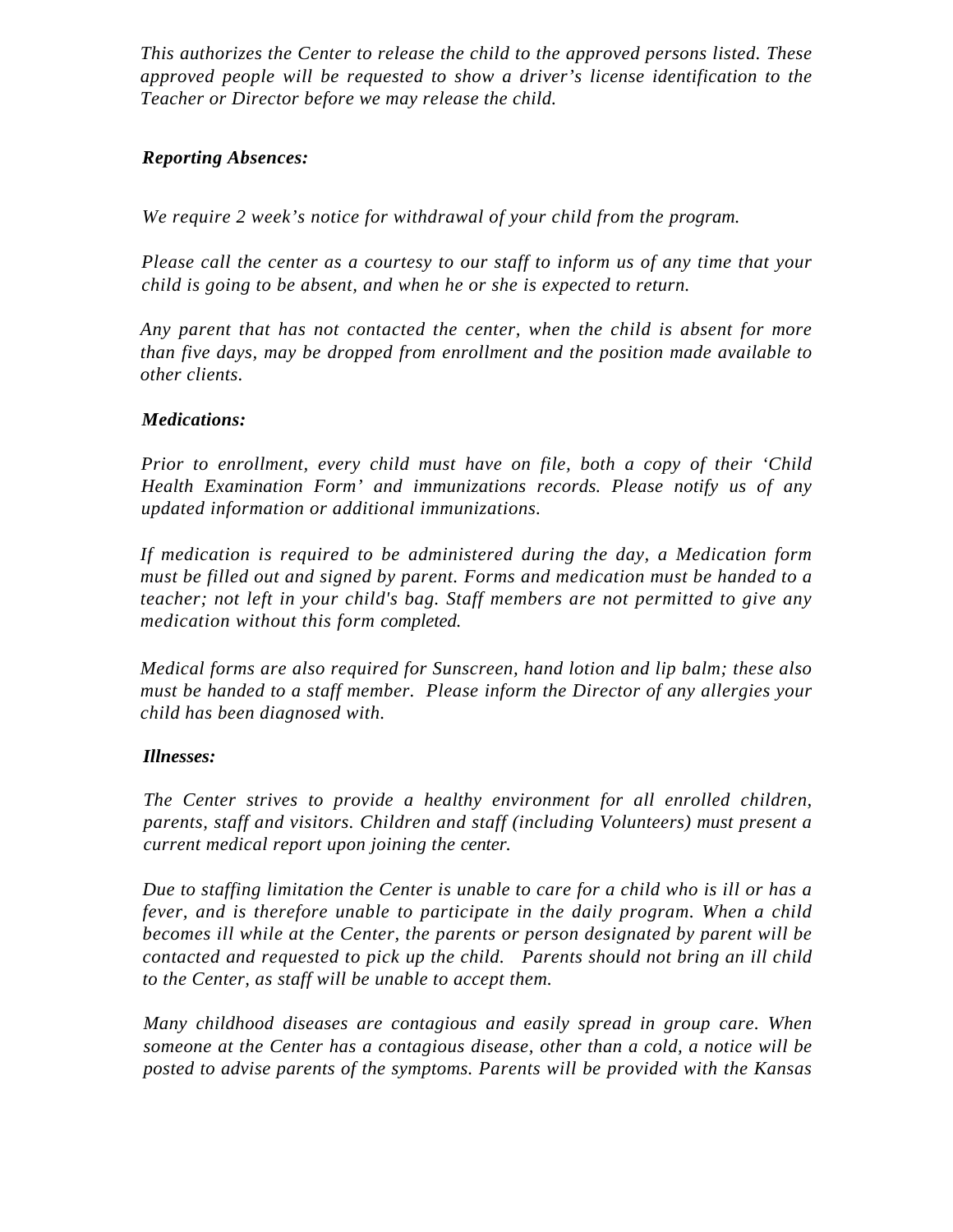*State requirements for Childhood illnesses and the requirements for inclusion back into care.* 

# *Methods of Discipline:*

*The purpose of all discipline at this Center is to help children develop self-control and to become responsible for their own behavior. We are committed to helping children become part of their group by learning to express feelings appropriately, to consider other's, and work out conflicts and differences.* 

*Staff observes all children and documents any problem behavior to help assess any patterns or factors. Staff will communicate concerns to parents, and action will be taken to rectify.* 

*Should a child exhibit disruptive and unsafe behavior on a continual basis that is not resolved through appropriate behavior management strategies, staff will discuss the situations with the Director and parents to develop a plan of action. If staff feel additional assistance is needed, they may, with parental permission, consult community resources persons and/or refer for evaluation.* 

*All reasonable attempts will be made to work with the child and family to resolve the behavior problem. If the child's placement in the classroom compromises the health, safety and/or well being of other children or staff members, enrollment* will be terminated. In this case, parents will be given two week's notice of *withdrawal; except where such notice is not reasonable because of safety concerns.* 

*The following actions are strictly prohibited a Princeton Children's Center* 

\* *Corporal punishment, hitting, spanking, swatting, shaking, pinching intended to induce physical pain or fear.* 

- \* *Threatened or actual withdrawal of food, rest or use of bathroom.*
- \* *Abusive or profane language.*
- \* *Any form of humiliation including threats of physical punishment.*

\* *Any form of emotional abuse, including shaming, rejecting, or isolating a child.* 

# **Clothing**

*Children's clothing needs to be clearly marked with child's name. We urge you to consider washable and comfortable play clothes, which the child can manage themselves as much as possible. We also recommend sneakers or rubber-soled shoes for play outside, running and climbing. If you send expensive clothes on your child, you do so at your risk. We cannot assume responsibility for lost or painted clothing.*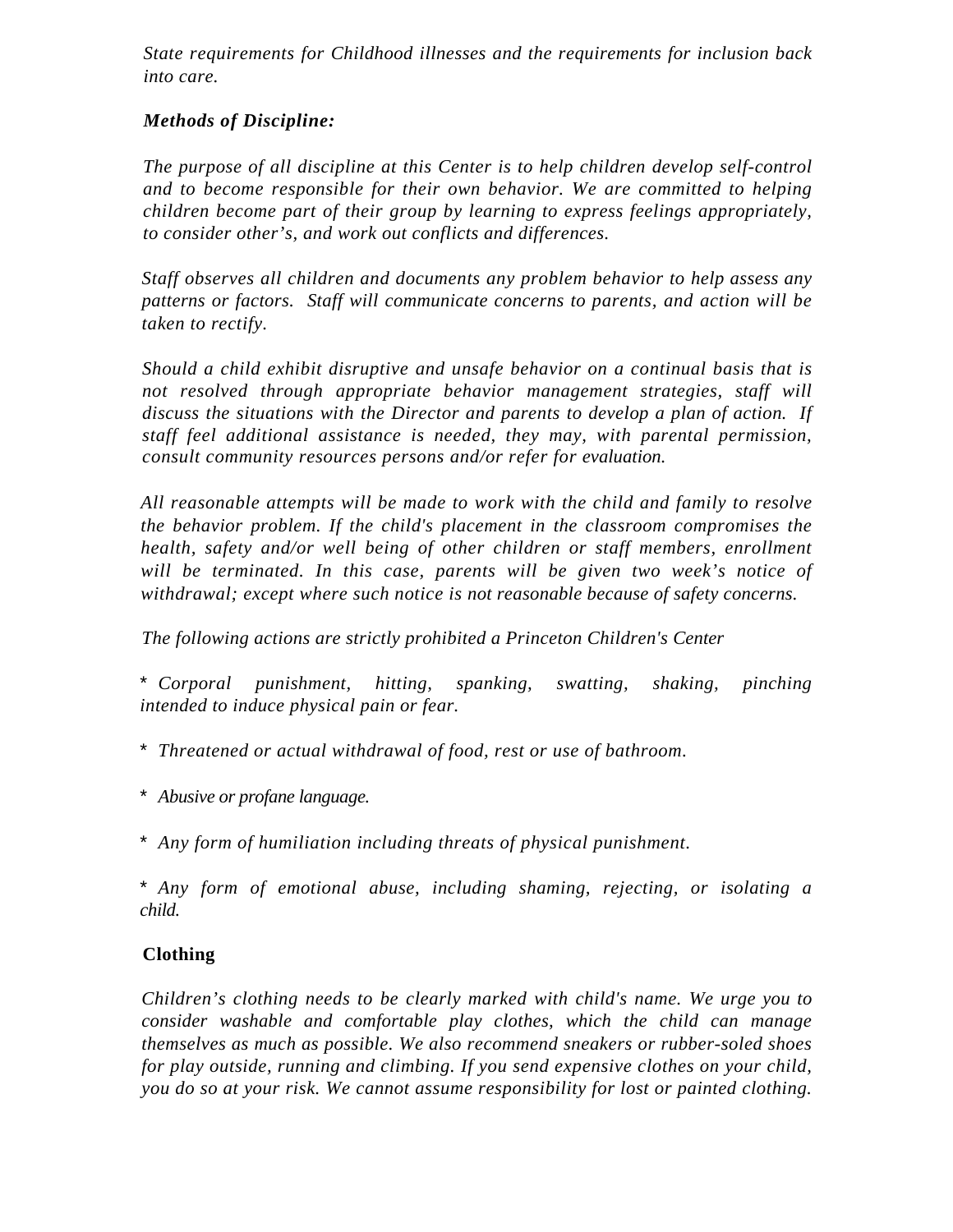*Because your child will spend a part of each day outdoors, they also need to be dressed according to weather conditions, coats, gloves, and stocking caps.* 

*For summer sunscreen requested, a medication form will be required.* 

#### *Rest Time:*

*There will be a quiet time each day after lunch for all children (except Kindergarten- school) Depending on the age of the child, they are expected to rest quietly on mats or to engage in quiet activities, allowing those who need to sleep the opportunity to do so. One sheet and cover will need to be provided by parent to use on their mat at rest time. The bedding will be sent home weekly for washing. A soft sleeping toy may be sent for sleep time only.* 

## *Toys from Home:*

*We recommend that you do not allow your child to bring toys in which they may not wish to share with other children. Staff cannot assume the responsibility for loss or damage to any personal possessions children bring to the Center.* 

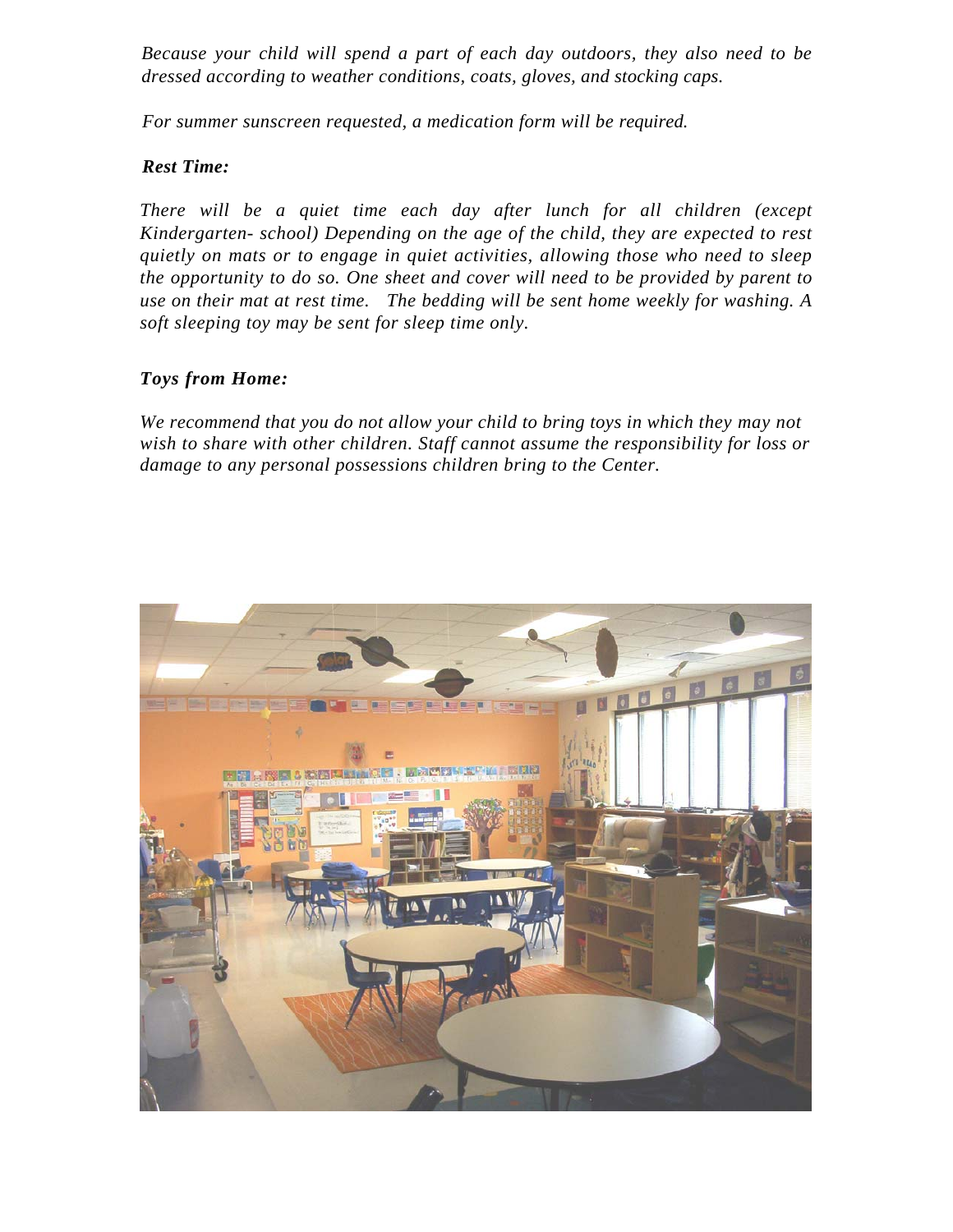

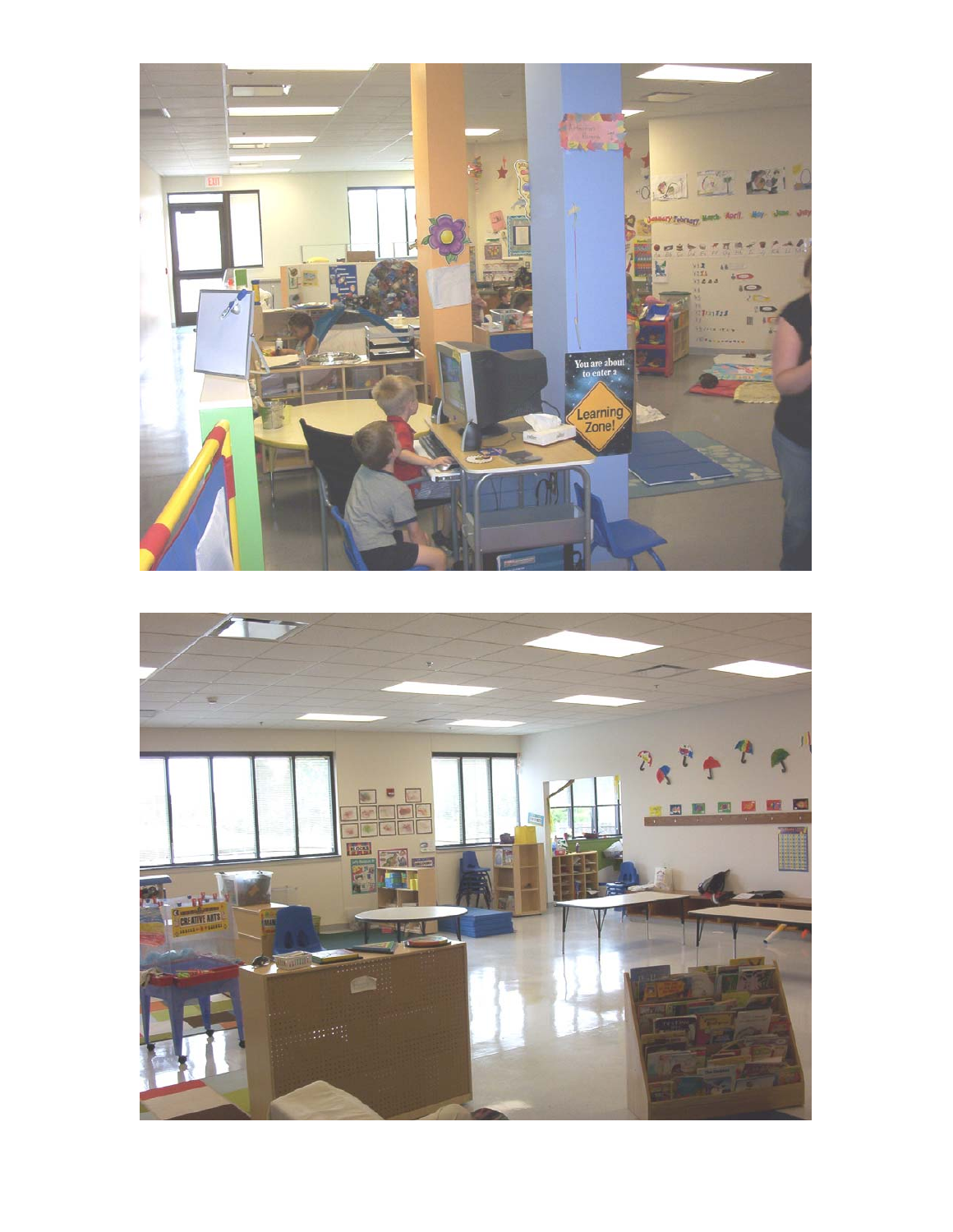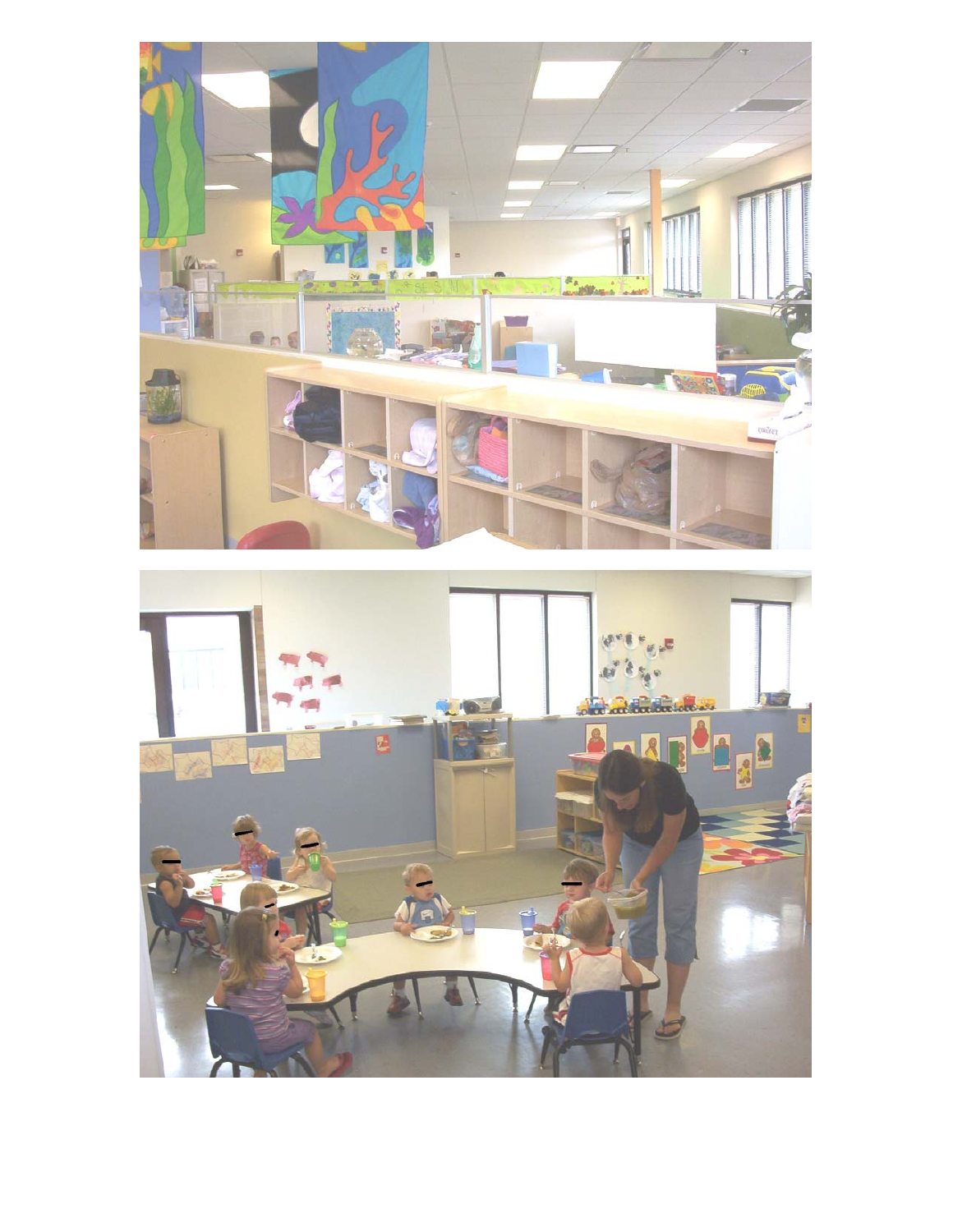